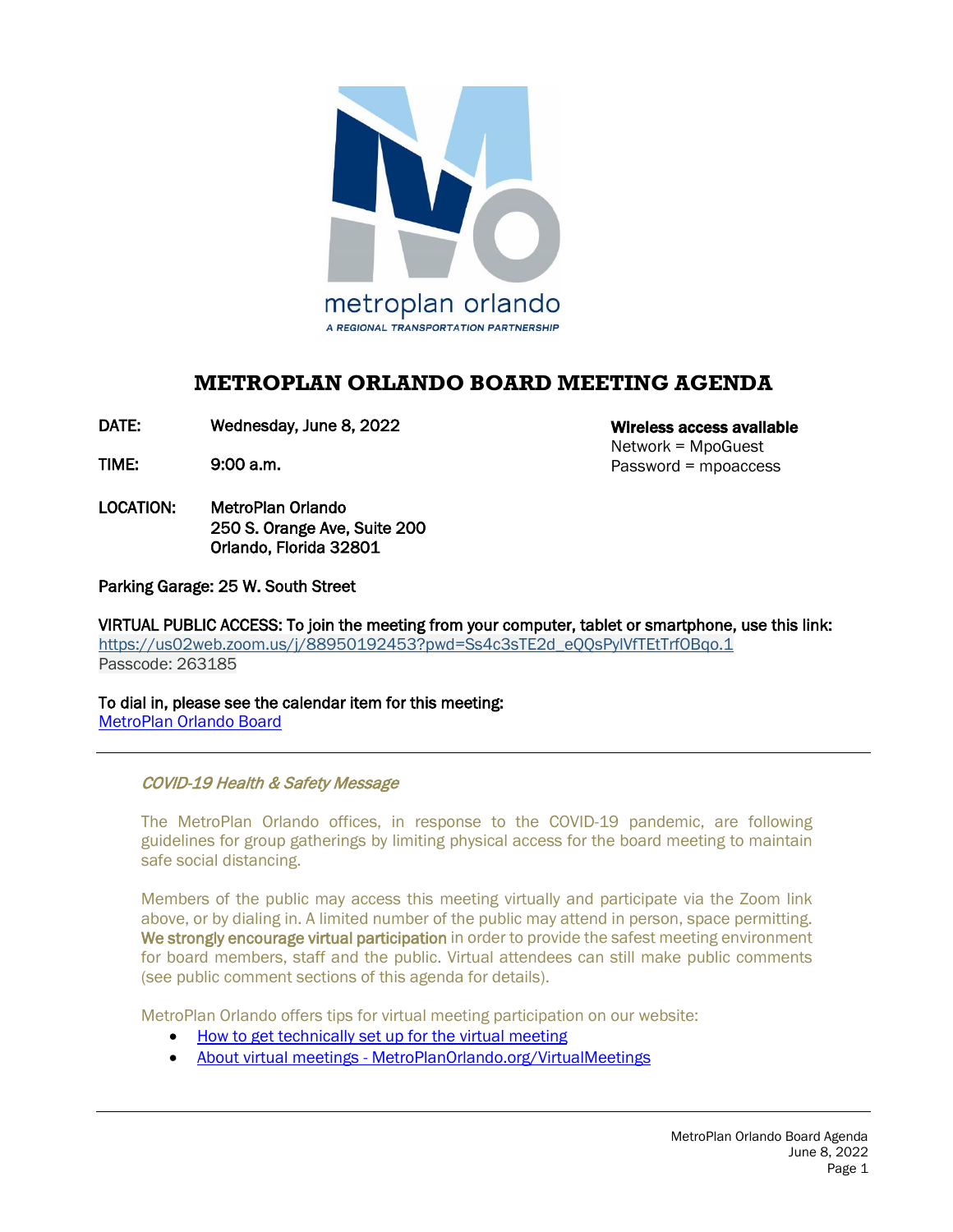### Thank you for silencing your cell phones during the meeting.

| L. | CALL TO ORDER AND PLEDGE OF ALLEGIANCE (Boardroom)                                                                                                | Chairwoman Uribe                                             |
|----|---------------------------------------------------------------------------------------------------------------------------------------------------|--------------------------------------------------------------|
|    | II. CHAIR'S ANNOUNCEMENTS                                                                                                                         | Chairwoman Uribe                                             |
|    | III. EXECUTIVE DIRECTOR'S ANNOUNCEMENTS                                                                                                           | Mr. Gary Huttmann                                            |
|    | IV. FDOT REPORT                                                                                                                                   | Mr. John Tyler                                               |
|    | V. ROLL CALL AND CONFIRMATION OF QUORUM                                                                                                           | Ms. Lisa Smith                                               |
|    | VI. AGENDA REVIEW                                                                                                                                 | Mr. Gary Huttmann                                            |
|    | VII. COMMITTEE REPORTS                                                                                                                            |                                                              |
|    | <b>Municipal Advisory Committee</b>                                                                                                               | <b>Council Member</b><br><b>Keith Trace</b>                  |
|    | <b>Community Advisory Committee</b><br><b>Technical Advisory Committee</b><br><b>Transportation Systems Management &amp; Operations Committee</b> | Mr. Jeffrey Campbell<br>Ms. Lee Pulham<br>Mr. Ramon Senorans |

## VIII.PUBLIC COMMENTS ON ACTION ITEMS

Public comments relating to Action Items may be submitted in advance of the meeting, by email to [Comment@MetroPlanOrlando.org.](mailto:Comment@MetroPlanOrlando.org) Emailed comments will be provided to board members. Anyone attending virtually or in-person and wishing to speak during the meeting should complete an *[electronic](https://metroplanorlando.org/board-committees/speaker-card-for-meetings/)  [speaker card](https://metroplanorlando.org/board-committees/speaker-card-for-meetings/)*. Each speaker has *two minutes* to address the board. The Chairperson will first recognize online attendees. Speakers should use the Raise Hand feature on the Zoom platform, and you will then be invited to unmute your microphone to speak. In-person speakers will be called next. Each speaker should state his/her name and address for the record. People wishing to speak on other items will be acknowledged in the same way, under Agenda Item XIII.

### IX. CONSENT AGENDA (Tab 1)

A. Minutes from May 11, 2022 Board meeting

- B. Approval of Financial Report for April 2022
- C. Approval of FY 2022 Year End Budget Amendment #5
- X. OTHER ACTION ITEMS None

|  |  | XI. INFORMATION ITEMS FOR ACKNOWLEDGEMENT (Action Item) | (Tab 2) |
|--|--|---------------------------------------------------------|---------|
|--|--|---------------------------------------------------------|---------|

- A. Executive Director's Report
- B. FDOT Monthly Construction Status Report, April 2022